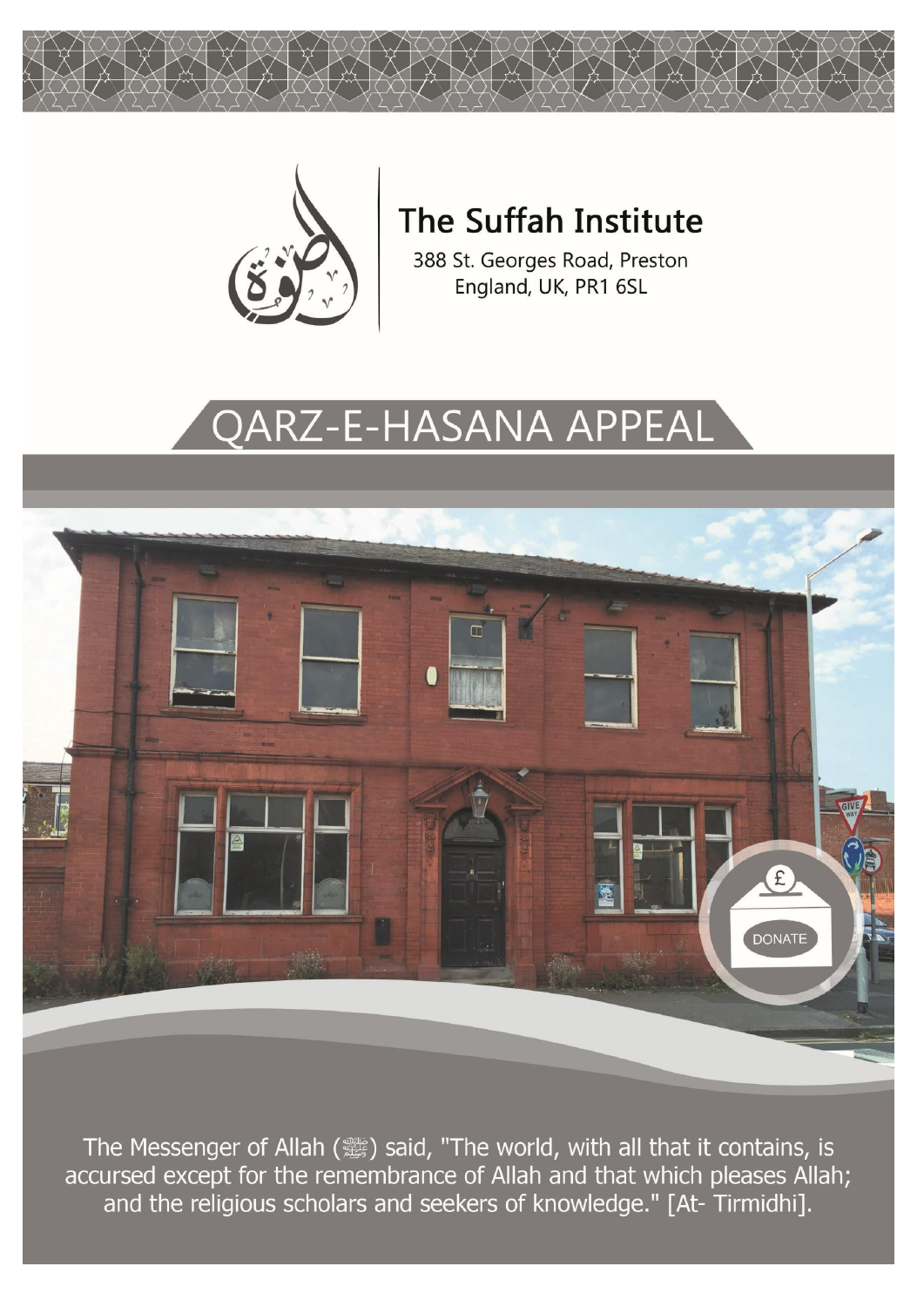#### **WHAT IS THE AS-SUFFAH INSTITUTE?**

**The Suffah Institute is an educational establishment, formed to provide Islamic education. It is a branch of Al-Ansaar Welfare & Education (founded in 2002), which currently runs an evening Maktab, Hifz classes and Alimiyyah, catering for almost 400 pupils.**

#### **WHAT IS OUR AIM?**

**1. Our primary activity is to provide an Alimiyyah course for boys aged 14+.** 

**2. This would be a bespoke course, with the entire curriculum delivered in English.** 

**3. The aim is to provide youngsters the opportunity to study traditional sciences alongside secular education. Thus, these classes will run in the evening from around 5pm.** 

**4. Those not wishing to enrol for the complete Alimiyyah can also enrol to learn Classical Arabic. This would involve 2 years of study.**

**5. More details regarding the course will be made available once our renovation work is complete.**

#### **WHAT IS THE EXPECTED COMPLETION DATE?**

**With your support I.A we hope to have this project completed by Ramadhan of 2019.**

#### **HOW CAN YOU HELP?**

**Most importantly we request you to make Dua to Allah that he accepts this project and makes it successful. We are in urgent need of funds to carry out the building** 

**and renovation work. Thus we are requesting all our brothers and sisters to support this project by providing a Qarz-e-Hasana.**

**THE REAL**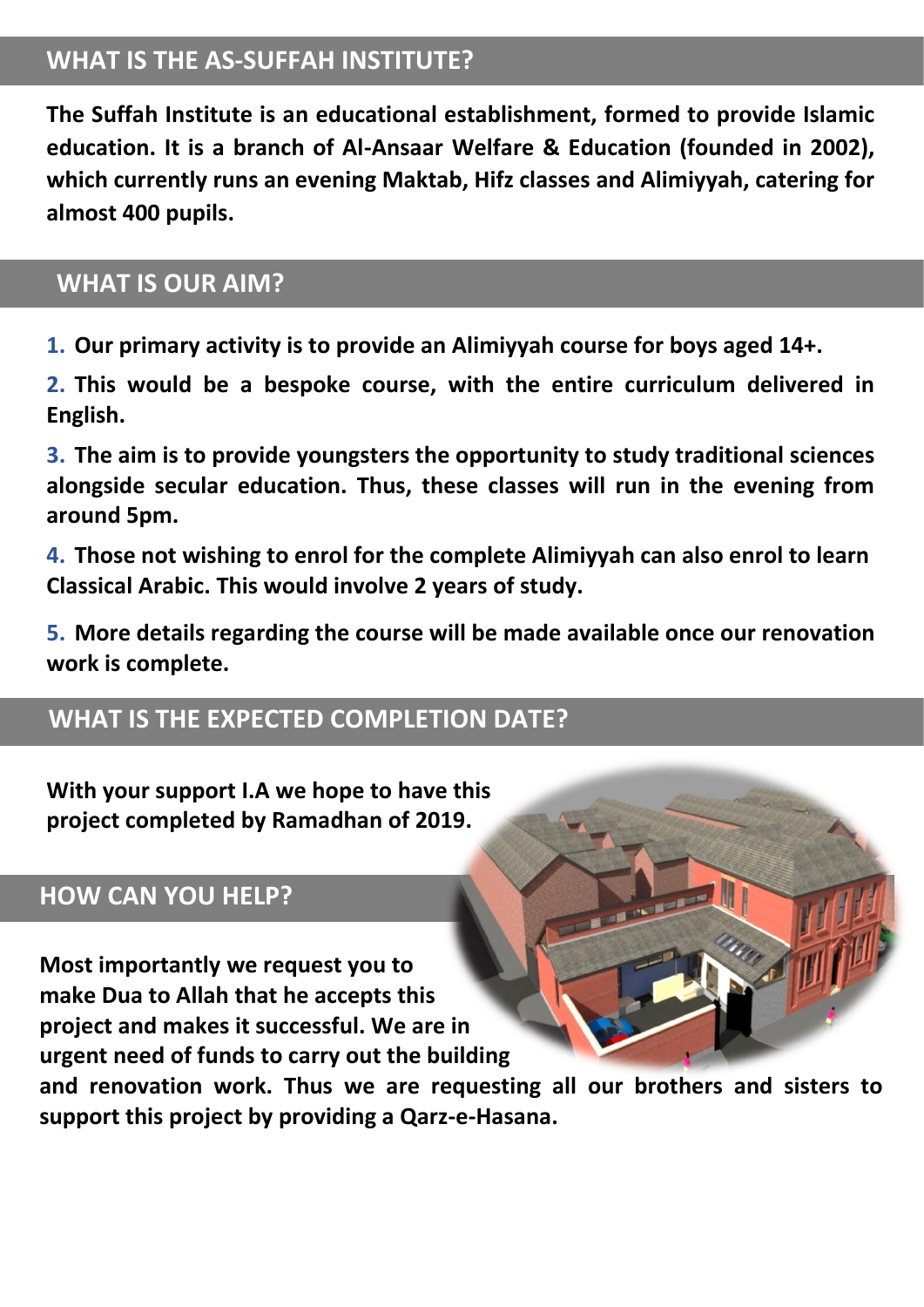#### **WHAT IS QARZ-E-HASANA?**

**Qarz-e-Hasana is an interest-free loan given to Masjids, organisations, Darul Ulooms. This money enables the organisation to progress without financial hindrances. hindrances.**

## **HOW IS IT REPAID?**

**A time is agreed by both parties, and the loan is payable on that date..**

#### **HOW DO I BENEFIT?**

**The lender benefits by receiving Thawab (reward)** 

**in the hereafter throughout the loan period. In addition to this, continuous reward is gained through whatever project that came into existence from the loan. It really is a wise investment, as you get your money back – PLUS Thawab.**

## **WHAT IF I NEED MY MONEY IN A HURRY?**

**The unexpected can always happen, and most institutions understand this. Insha-Allah As-Suffah hopes to honor such emergencies upon 4-5 weeks' notice.**